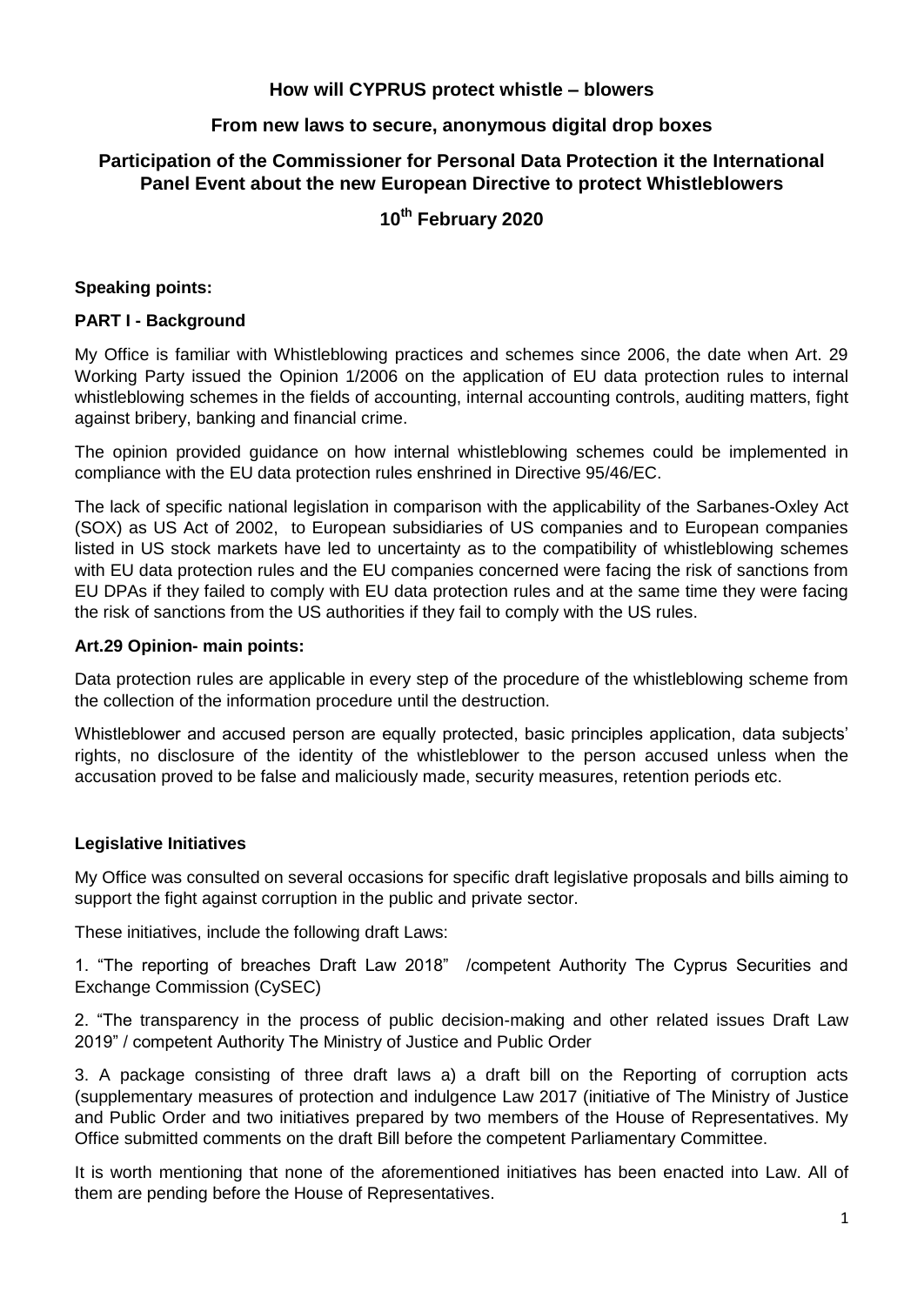## **My Office's common positions in all of the above initiatives:**

- There should be one comprehensive legislation instead of fragmented provisions in different legislations.
- The comprehensive legislation should be aligned with the proposed Directive.
- It should cover whistle-blows both in the public and the private sector.
- It should establish procedures, channels and mechanisms for the lawful submission, handling and monitoring of reported whistle-blows and for the protection of personal data.
- The whistleblower's identity should be protected but it should be subject to conditions.
- For example, a whistleblower's identity should be disclosed to regulatory or prosecuting authorities, when this is necessary for the performance of their duties.

## **PART II - State of Play**

1. In the frame of the National Strategy Against Corruption a National anti- corruption action plan has been decided by the Council of Ministers. My Office appointed two Officers since June 2019, to participate in the activities and training programs envisaged in the action plan.

2. Directive (EU) 2019/1937 also known as the "Whistleblowing Directive" is now a reality. I believe that its transposition into national Law will be a challenge that we welcome and look forward to face.

## **PART III – Core provisions of the Directive**

- Cyprus has to transpose the provisions of the Directive (EU) 2019/1937 into national legislation by December 2021.
- It is a very balanced and detailed legislation, which aims at harmonizing differences in existing national legislations and practices.
- It defines the whistle-blower or "reporting person" as a natural person who reports or publicly discloses information on breaches acquired in the context of his or her work-related activities. **Art.5(7)**
- It applies to whistle-blowers working in the public and the private sector. **Art 4(1)**
- While it only applies to specific areas of EU Law, it allows MS to extend its scope to other areas of domestic Law. **Art.2(2)**
- It provides that, where whistleblowing is governed by other specific EU or national Laws, those rules apply as lex specialis. **Art.3(1)**
- It also allows MS to decide if competent authorities will be obliged to accept and follow up on anonymous whistles. This means, that in some MS, national legislations may provide that anonymous reports shall not be accepted nor examined. **Art.6(2)**
- It establishes procedures both for internal reporting **(Art.7, 8 & 9)** within an organization and for external reporting to competent authorities that will be defined by Law **(Art.10, 11 & 12)**.
- Channels for internal and external reporting must be designed and set-up in accordance with the Directive. **Art.12**
- The protection of whistle-blowers is a core element of the Directive. I was pleased to see that positions in this regard, that my Office has previously taken and publicly expressed, found their way into the Directive. **(Art. 9(1)(a), 11(2)(b), 16, 22)**